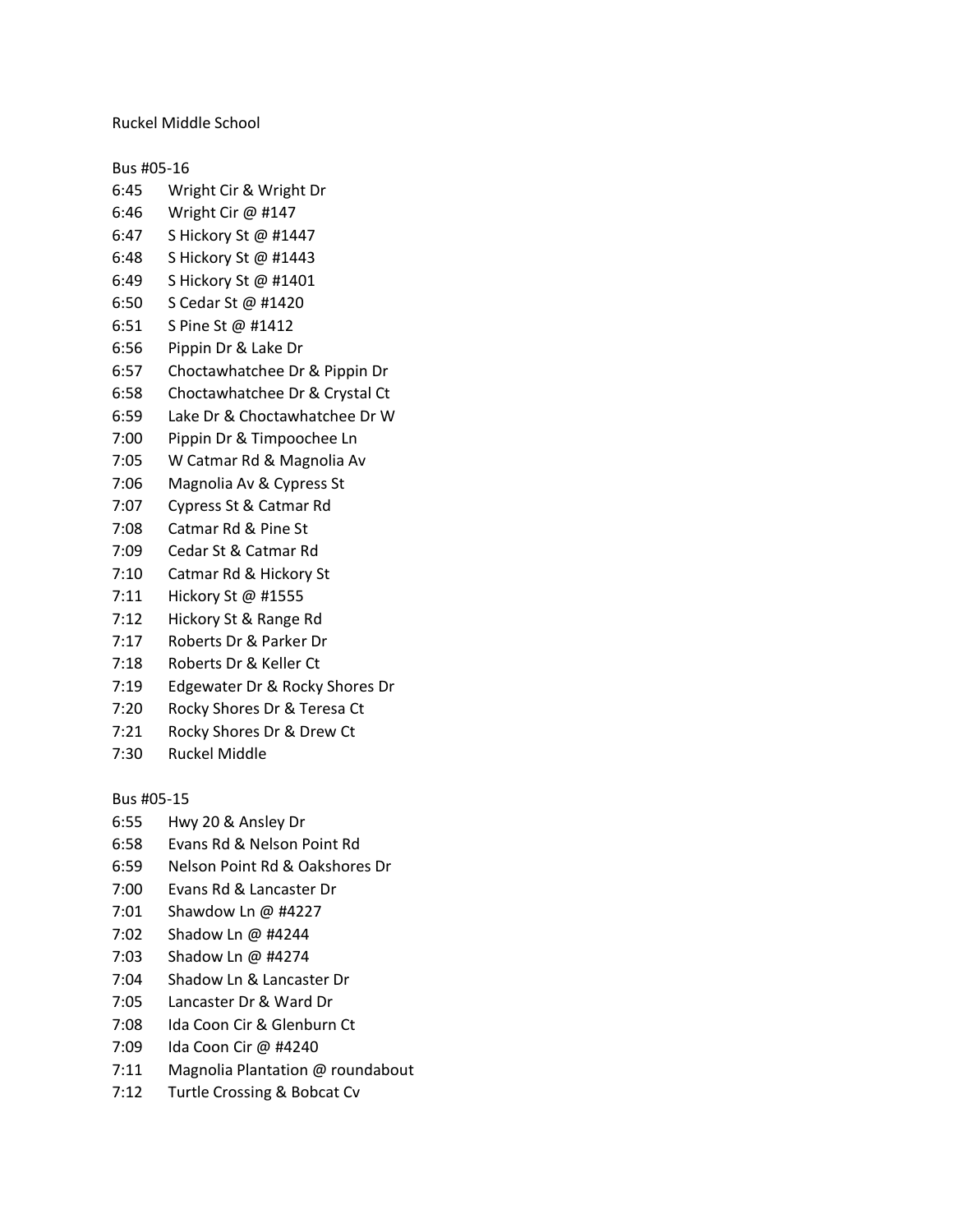- 7:14 Turtle Crossing @ roundabout
- 7:16 American Poets Dr & Pearl S Buck Ct
- 7:17 Mediterranian Cir & Sicily Cv
- 7:20 Edgewater Dr & Bayou Dr
- 7:21 Edgewater Dr @ #2760
- 7:22 Edgewater Dr @ #2824
- 7:24 Edgewater Dr & Water's Edge Ent
- 7:30 Ruckel Middle

# Bus #07-5

- 7:00 Bullock Blvd & 27th St
- 7:01 27th St & Pine Lake
- 7:02 27th St & S Cedar Av
- 7:03 27th St & Bayshore Dr
- 7:04 Bayshore Dr & Christy Dr S
- 7:05 Bayshore Dr & Christy Dr
- 7:06 Bayshore Dr & Sadler Ct
- 7:07 Valparaiso Blvd & S Cedar Av
- 7:08 S Cedar Av & McFarr St
- 7:09 S Cedar Av & Finck Rd
- 7:11 Valparaiso Blvd & Magnolia Shores
- 7:12 Palm Blvd & 17th St
- 7:13 Palm Blvd & Biscayne Ln
- 7:14 Palm Blvd & Pontevedra Ln
- 7:15 Paradise Rd & Miller Ln
- 7:16 20th St & Kumquat Av
- 7:18 20th St & Linden Av
- 7:19 20th St & Nutmeg Av
- 7:22 Paradise Rd & 22nd St
- 7:30 Ruckel Middle

### Bus #07-7

- 6:53 Edge Av & Beach Dr
- 6:54 Beach Dr & Benton Av
- 6:56 Canal Dr & Linda Ct
- 6:58 Duncan Dr & Roberts Dr
- 6:59 Edgewater Dr & Duncan Dr
- 7:02 Carribean Wy & St Thomas Cv
- 7:03 Caribbean Wy & St Vincent Cv
- 7:04 Caribbean Wy St Kitts Cv
- 7:06 Bay Dr & Garden Oak Wy
- 7:07 Garden Oak Wy & Garden Oak Cv
- 7:09 Bermuda Cir & Bermuda Wy
- 7:11 Bermuda Wy & Bay Dr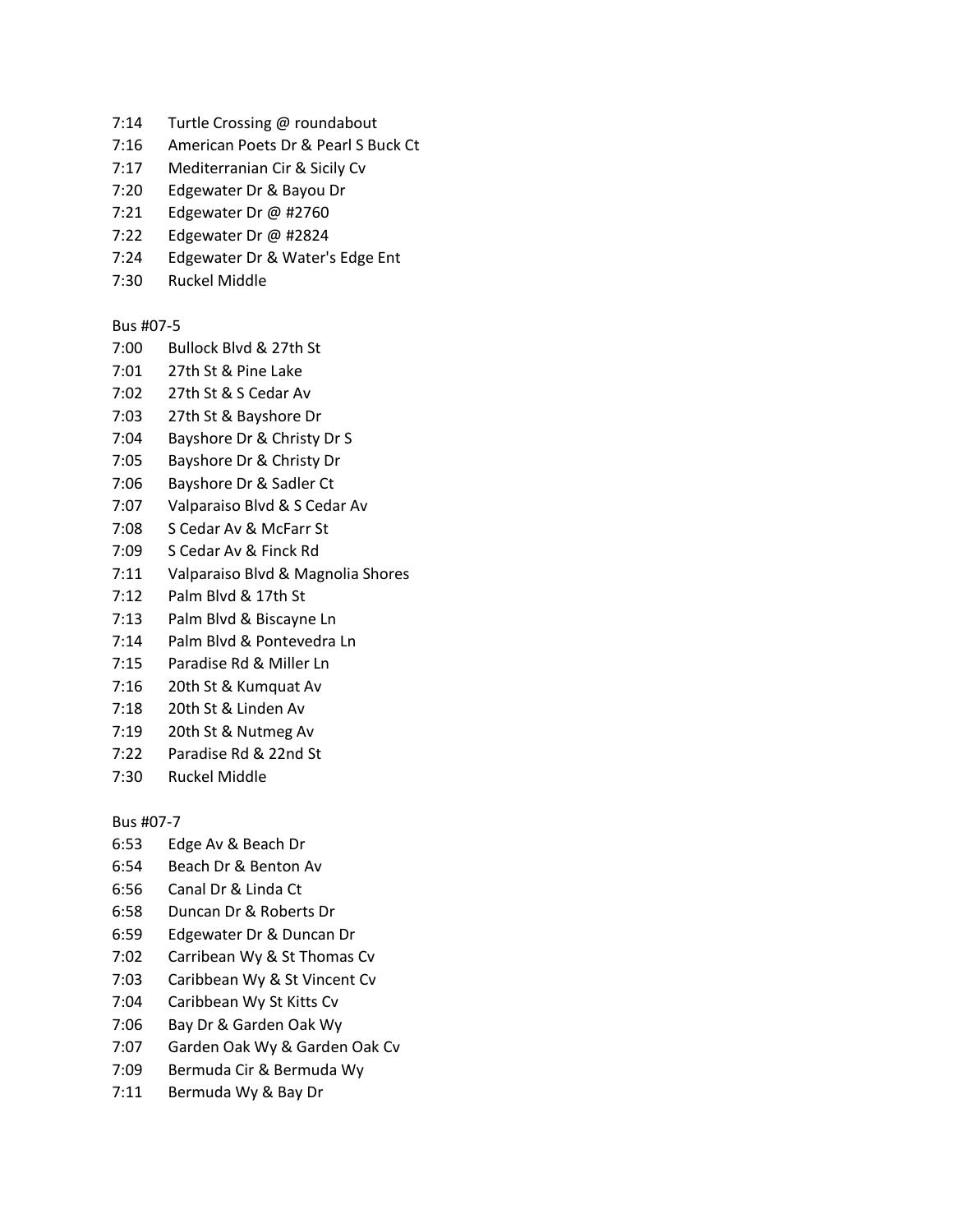- 7:12 Jamaica Wy & Martinque Cv
- 7:13 Jamaica Wy & Antiqua Wy
- 7:15 Bimini Wy & Grenada Wy
- 7:16 Caribbean Wy & Providence Wy
- 7:18 Antiqua Wy & Nassau Dr
- 7:19 Antiqua Wy & St Anne Cv
- 7:20 Antiqua Wy & St Joseph Cv
- 7:30 Ruckel Middle School

# Bus #07-8

- 6:55 Brookhaven Wy @ #116
- 6:56 Brookhaven Wy (S) @ #674
- 6:57 Meadow Woods Ln @ #125
- 6:59 Olde Post Rd & Shipley Dr (E)
- 7:00 Olde Post Rd & Norwich Cir @ stop sign
- 7:01 Olde Post Rd & Southminster Cir S
- 7:02 Olde Post Rd & Danbury Ct
- 7:03 Olde Post Rd & Pembrook Ct
- 7:04 Raintree Blvd @ #153
- 7:05 Raintree Blvd & Newcastle Ct
- 7:06 Raintree Blvd & Hampton Cir
- 7:07 Hampton Cir @ #56
- 7:09 White Point Rd & Berringer Dr
- 7:10 White Point Rd @ Treasure Cv Apts
- 7:11 Oakwood Wy & Ridgewood Cv
- 7:12 Ridgewood Cv @ #946
- 7:13 Sandalwood Wy & Sandalwood Cir
- 7:14 Greenwood Wy @ #327
- 7:15 Whitewood Wy & Rosewood Wy
- 7:16 Whitewood Wy @ #1217
- 7:30 Ruckel Middle

### Bus #08-6

- 6:50 College Blvd & Gracie Ln
- 6:54 Black Bear Cir @ Ent
- 6:56 Biltmore Wy @ #201
- 6:57 Grove Park Dr & Chimney Rock Cir
- 6:59 Roaring Creek Wy & Big Creek Cv
- 7:00 Roaring Creek Wy & Gum Creek Cv
- 7:01 Roaring Creek Wy & Alaqua Creek Cv
- 7:02 Roaring Creek Wy & Coldwater Creek Cir
- 7:03 Coldwater Creek Cir & Stony Creek Cv
- 7:04 Coldwater Creek Cir & Blossom Creek Run
- 7:05 Blossom Creek Run & Sugarcane Run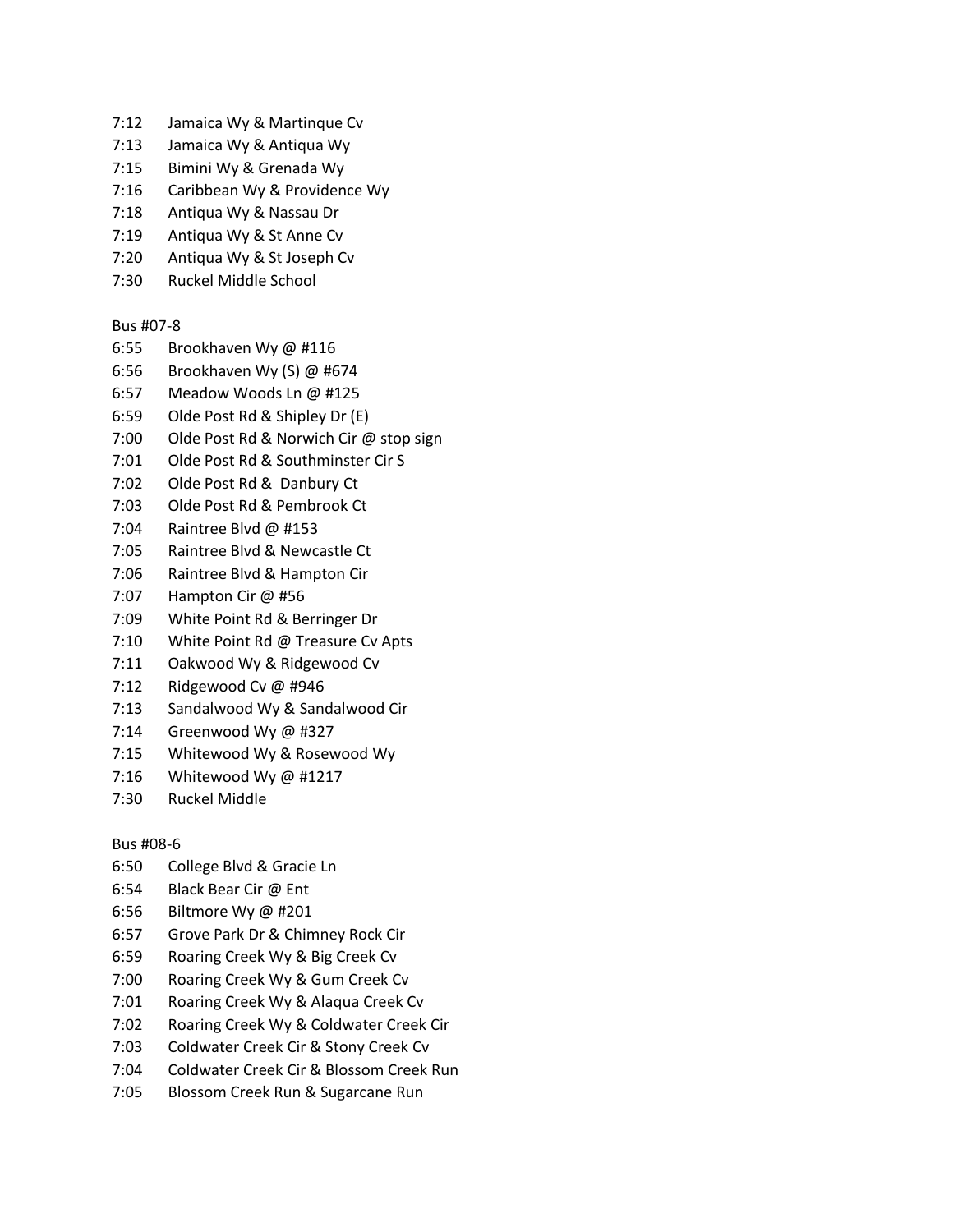- 7:06 Blossom Creek Run & Sweetwater Run
- 7:07 Coldwater Creek Cir & Winding Waters Wy
- 7:08 Winding Waters Wy & Sweetwater Run
- 7:09 Winding Waters Wy & Mullet Creek Run
- 7:11 College Blvd & Carr Dr
- 7:12 College Blvd & Jason Dr
- 7:13 Forest Rd @ #1141
- 7:14 Forest Rd & Marion Dr
- 7:16 Forest Rd & Sharon Dr
- 7:17 Huntington Rd & Kingslynn Rd
- 7:18 Kingslynn Rd & Woodbridge Rd
- 7:19 Woodbridge Rd & New Market Rd
- 7:22 Rocky Bayou Dr @ Deer Moss Ent
- 7:23 Stephen Dr & Martin Dr
- 7:30 Ruckel Middle

### Bus #08-7

- 6:57 Oakmont Cir & Chantilly Cir
- 6:58 Oakmont Cir @ #1604
- 6:59 Oakmont Cir @ #1619
- 7:00 Oakmont Cir & Winged Foot Way
- 7:01 Winged Foot Dr & Birkdale Cir (E)
- 7:02 Windward Cir & Winward Way
- 7:04 Windward Cir @ #1332
- 7:05 Windward Cir @ #1341
- 7:07 Winward Lane @ #1383
- 7:08 Winward Lane @ #1568
- 7:09 Winged Foot Dr & Oakmont Place Entrance
- 7:12 Bluewater Blvd & Balmoral Dr
- 7:17 Bay Dr & Oaklake Ln
- 7:18 Bay Dr & Lido Circle E
- 7:20 Bay Dr & Wren Way
- 7:21 Bay Dr & Ward Cove
- 7:22 Bay Dr & Marina Cove Dr
- 7:23 Bay Dr & Lakeside Dr
- 7:24 Bay Dr & Prestick Dr (St. Andrews Village North)
- 7:35 Ruckel Middle

## Bus #14-11

- 7:03 Bayshore Dr & Finnegan Wy
- 7:04 Bayshore Dr & Pin Oak Cir
- 7:05 Bayshore Dr & Pin Oak Cir
- 7:06 Dana Pointe & Yacht Club
- 7:07 Red Maple Way @ # 157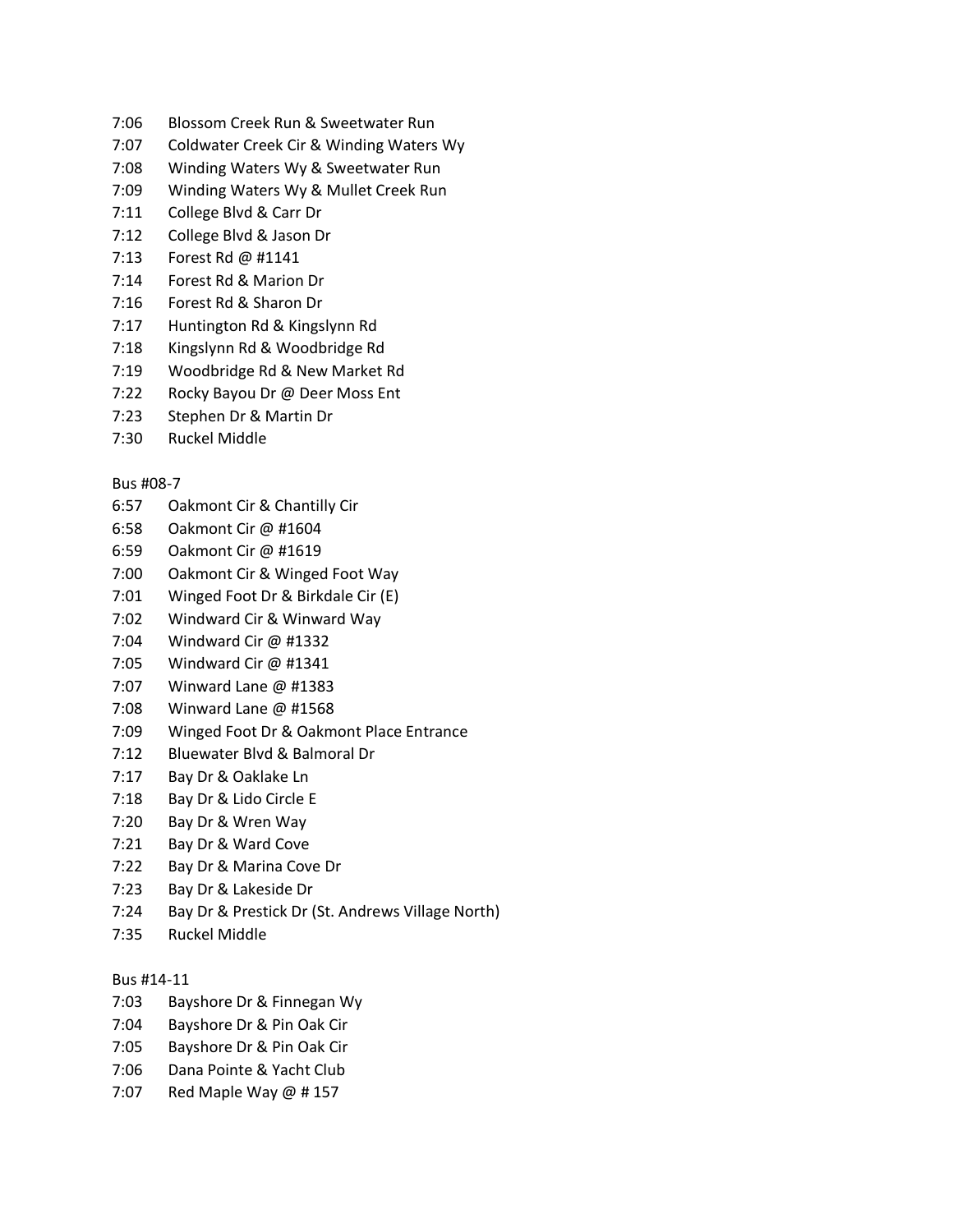- 7:07 Persimmon Way @ cir
- 7:08 Persimmon Way & Emmett dr
- 7:10 Emmett Dr and Red Maple Way
- 7:14 Everglade Dr & Linden Av
- 7:15 Coral Dr & St Andrews Dr
- 7:17 Royal Palm and Ratten Palm
- 7:18 Palm Blvd & Big Leaf Branch
- 7:19 Palm Blvd & Falling Branch Ct
- 7:30 Ruckel Middle

Bus #14-12

- 6:54 N White Point Rd & Commercial Dr
- 6:55 Bluewater Blvd & Parkwood Sq
- 6:56 Bluewater Blvd & Parkwood Ct
- 6:58 Blue Pine Ln & Meadowbrook Ct S
- 6:59 Blue Pine Ln & Ridge Ln
- 7:01 Range Rd & Chadwick Ln
- 7:05 Bluewater Blvd & Castlewood Ln
- 7:06 Bluewater Blvd & Knollwood Rd
- 7:07 Bluewater Blvd & Dellmont Cv
- 7:08 Bluewater Blvd & Parkside Cv
- 7:09 Bluewater Blvd & Lilaberry Ln
- 7:10 Bluewater Blvd & Nancy Ward Cv
- 7:30 Ruckel Middle

### Bus #21-15

- 6:51 Bluewater Blvd & Glenlake Cir
- 6:53 Troon Dr W @ entrance
- 6:54 Troon Dr W & Muirfield Way
- 6:55 Muirfield Wy & Troon Dr E
- 6:56 Woodlands Dr & Aruba Wy
- 7:02 Curacao Wy & Curacao Cv @ 1st Cv
- 7:03 Curacao Wy & Dominica Cir
- 7:05 Southwind Dr & Southwind Ct
- 7:06 Baywind Dr @ triangle
- 7:08 Baywind Dr @ #156
- 7:11 Sunset Bch @ roundabout
- 7:12 Windlake Dr & Windlake Ct
- 7:13 Windlake Dr @ the red brick cir
- 7:15 Southwind Dr & Turnberry Wy
- 7:30 Ruckel Middle

### Bus #21-17

7:00 Redwood Av & 27th St